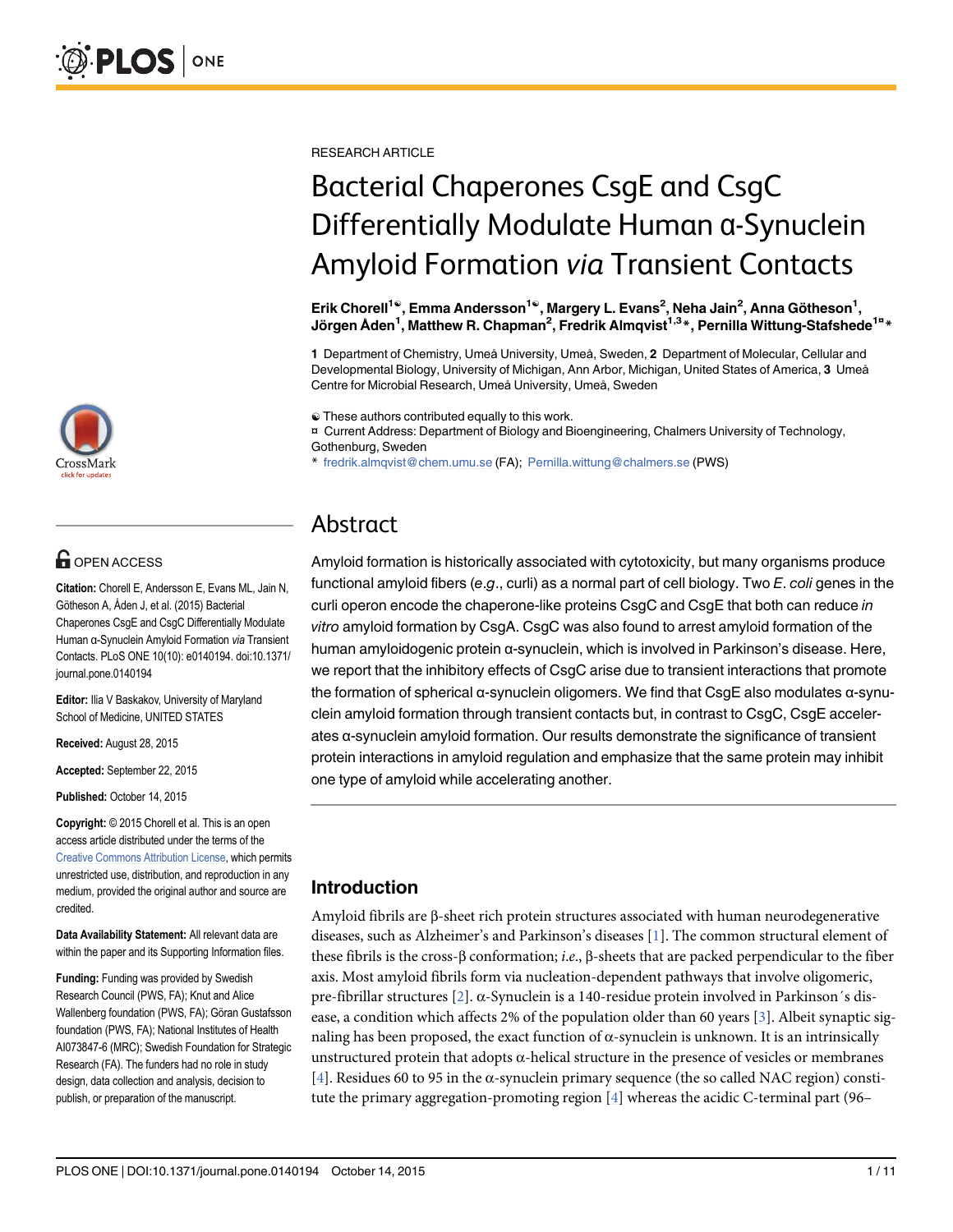

Competing Interests: The authors have declared that no competing interests exist.

140) tempers aggregation [5]. The  $\alpha$ -synuclein fibrils accumulate in cytosolic inclusions called Lewy bodies found in brains of Parkinson's disease patients [6].

Numerous studies have been pursued in order to find small-molecule and protein inhibitors of α-synuclein fiber formation as possible means to combat Parkinson's disease. For many such cases, the *in vitro* end products are oligomers or aggregates that do not proceed to amyloid fibers. For example, selegiline causes nontoxic amorphous aggregates of α-synuclein [7], baicalein induces spherical α-synuclein oligomers [8], and rifampicin also stabilizes oligomers [9]. Little is known about the molecular mechanisms and driving forces underlying small molecule/protein interactions with  $\alpha$ -synuclein. We recently demonstrated that designed peptidomimetic compounds based on a 2-pyridone scaffold modulated α-synuclein amyloid formation in vitro  $[10, 11]$ . Depending on precise chemical substitutions of the ring-fused 2-pyridone central fragment, molecules were discovered that either promoted or inhibited  $\alpha$ synuclein amyloid formation [10, 11].

Amyloid formation is not only associated with disease. Nature employs the amyloid structure for a number of functions [12, 13]. In particular, microbial functional amyloids are major components of the extracellular matrix that promotes biofilm formation and other community behaviors  $[12-14]$ . The amyloid-forming properties of *Escherichia coli* CsgA protein are among the most studied  $[14, 15]$ . The extracellular curli fibers, that are common components of bacterial biofilms, are composed of polymerized CsgA and are attached to the surface of the bacteria through membrane-bound CsgB which are believed to act as a "seed" for polymerization of CsgA [16, 17]. CsgA is an unstructured monomeric protein that rapidly forms amyloid fibrils both in vivo and in vitro  $[18, 19]$ . The expression of CsgA is tightly regulated and at least two gene products of the curli operon, CsgE and CsgC, was recently shown to act as periplasmic chaperones and prevent fibril formation in the cell prior to export  $[14, 20]$ , as well as inhibit CsgA amyloid formation in vitro [21]. Whereas CsgC was effective at sub-stoichiometric amounts [20], CsgE required equal mixing with CsgA to block amyloid formation in vitro [21]. Moreover, exogenously added CsgE could inhibit curli-dependent biofilm formation in a pellicle biofilm assay [21]. CsgC is a monomeric protein of 110 residues with a β-sandwich fold [22]. The structure of the 129-residue CsgE protein has not been determined [14] although it was recently proposed to be a nonamer [23].

Here, we tested if CsgE could also modulate  $\alpha$ -synuclein amyloid formation. Although we discovered that both bacterial chaperones affected  $\alpha$ -synuclein via transient protein-protein interactions, the presence of CsgE, in sharp contrast to CsgC and to its effect on CsgA, resulted in promotion of  $\alpha$ -synuclein amyloid formation in vitro.

#### Materials and Methods

#### Expression and purification of α-synuclein

The construct for human  $\alpha$ -synuclein was ordered from GenScript (NJ, USA) and cloned into a pET-3a vector. The construct carries the gene for  $\alpha$ -synuclein in tandem with the gene for the 434 repressor protein with an N-terminal His-tag and a caspase 7 cleavage site. Plasmids were transformed into BL21 (DE3) competent cells and grown at 37°C in 5x LB medium supplemented with 100 mg/L carbenicillin and grown until  $OD_{600}$ ~0.6. For each variant, including wild type, protein expression was induced with 0.5 mM isopropyl b-D-1-thiogalactopyranoside (IPTG) and then incubated for 6 hrs at 37°C. The cells were centrifuged for 30 min at 5000 rpm, and the pellet re-suspended in 8 M urea, 20 mM Tris, 20 mM imidazole, pH 8.0, sonicated on ice, followed by centrifugation at 20000 rpm for 30 mins. The supernatant was filtered and loaded on an affinity column (Ni Sepharose 6 Fast Flow, GE Healthcare), equilibrated with 20 mM Tris, 50 mM NaCl, 20 mM imidazole, 5% glycerol, pH 7.5, and eluted with the same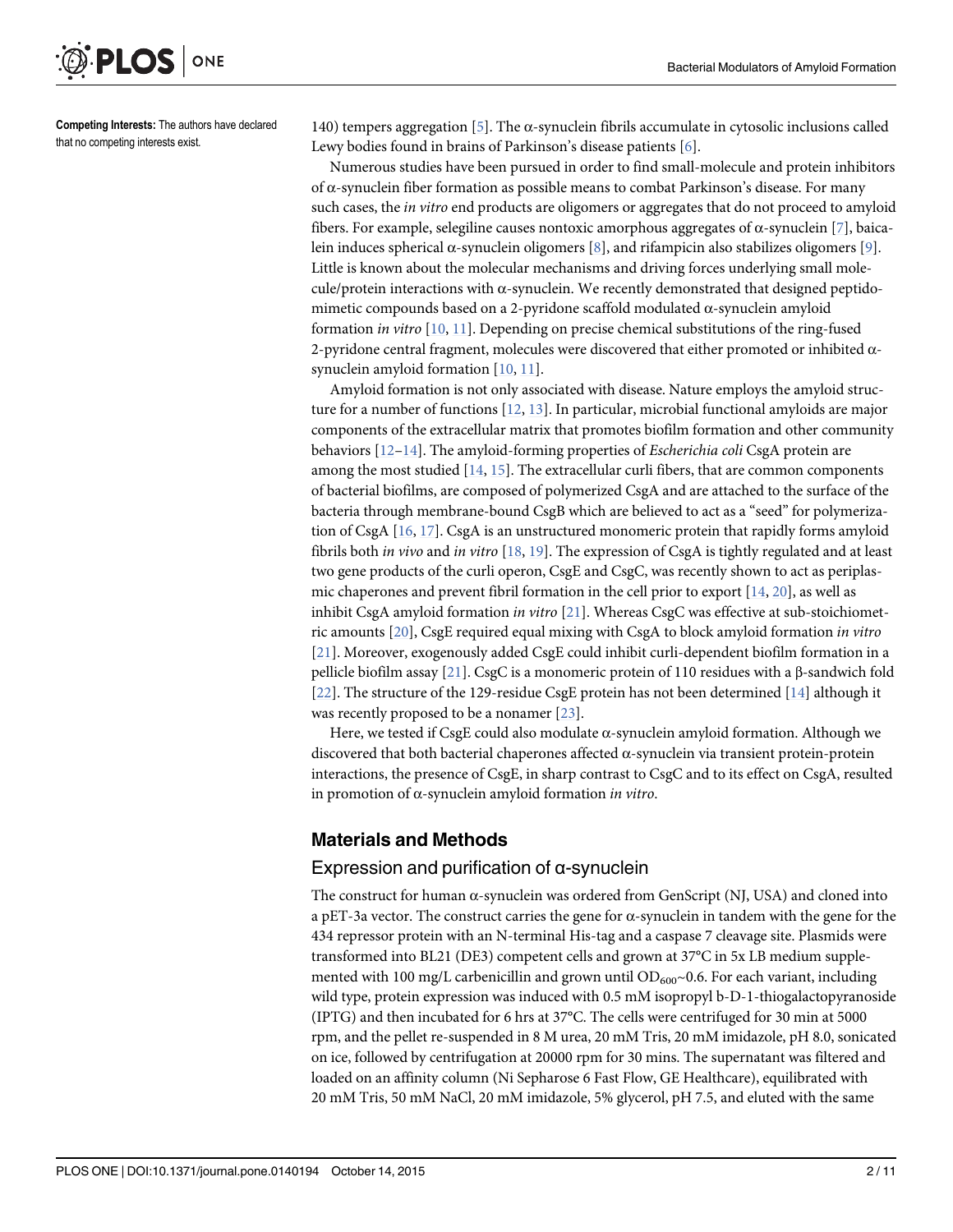buffer, but containing 250 mM imidazole. For removal of the His-tag as well as the coexpressed protein, the peptidase caspase 7 was added in a ratio of 1:100 (w/w), together with 20 mM 2-mercaptoethanol and was incubated further overnight at 4°C. Cleavage efficiency was verified with SDS-PAGE, and selected fractions were diluted 1:1 (v/v) with Milli-Q water. The sample was then loaded on a anion-exchange column (HiTrap Q FF, GE Healthcare) equilibrated with 20 mM Tris pH 8.0, and eluted with a linear NaCl gradient of 20 mM Tris, 1 M NaCl, pH 8.0. Finally, α-synuclein was run through a gel filtration column (HiLoad 16/60 Superdex 75, GE Healthcare), equilibrated with 50 mM ammonium carbonate. The α-synuclein concentration was determined using the absorption at 280 nm.

# Expression and purification of CsgE and CsgC

His-tagged CsgE was expressed and purified as described  $[24]$  with some modifications. Briefly, CsgE was expressed from pNH27 (gene encoding cytoplasmic CsgE inserted into the NcoI-BamHI sites of pET11d) in strain NEB 3016 in LB medium supplemented with 100 μg/ml ampicillin. Cells were grown to  $OD_{600} = 0.9$  and induced for 3 h with IPTG. Cells were pelleted by centrifugation and re-suspended in lysis buffer (50 mM potassium phosphate, 200 mM NaCl, 0.1% Tween-20, 1 U/ml DNAse I). Cells were lysed by sonication and after centrifugation the supernatant was incubated with Ni-NTA resin (Sigma-Aldrich) at 4°C overnight. The nickel affinity beads were washed with lysis buffer, followed by a 10 mM imidazole, 50 mM potassium phosphate solution. His-tagged CsgE was eluted with a 250 mM imidazole, 50 mM potassium phosphate solution  $[23]$ . Finally, the protein was dialyzed against 50 mM potassium phosphate, 100 mM NaCl at 4°C overnight. His-tagged CsgC was purified as previously described [25] with some modifications. Briefly, CsgC was expressed from pET28a (gene encoding CsgC inserted into the NcoI-XhoI sites) in strain BL21 (DE3) in LB medium supplemented with 50 μg/ml kanamycin and 25 μg/ml chloramphenicol. Cells were grown to  $OD_{600} = 0.6$ , protein expression was induced with IPTG, and the cells were further grown over night. The cells were pelleted by centrifugation and re-suspended in lysis buffer (50 mM Tris, 300 mM NaCl, 10 mM imidazole, pH 7.8, 1 U/ml DNaseI). Cells were lysed using sonication and after centrifugation the supernatant was filtered and loaded on an affinity column (Ni Sepharose 6 Fast Flow, GE Healthcare) equilibrated with 50 mM Tris, 300 mM NaCl, 10 mM imidazole, pH 7.8, and eluted with 50 mM Tris, 300 mM NaCl, 250 mM imidazole, at pH 7.8. Next, the protein was run through a gel filtration column (HiLoad 16/60 Superdex 75, GE Healthcare), equilibrated with PBS (10 mM phosphate buffer, 140 mM NaCl, 2.7 mM KCl, pH 7.4).

# Thioflavin T (ThT) assay

α-synuclein amyloid formation assays (human, mouse, and variants) were conducted at 37°C with constant agitation with a 2 mm glass bead in each well (70  $\mu$ M synuclein, 20  $\mu$ M ThT in PBS) [10, 11] in the presence and absence of CsgC and CsgE concentrations as indicated in each case. Graphs are averages of at least 3 independent experiments. The emission intensities in the different reactions have been normalized  $(0-1)$  with respect to wild-type  $\alpha$ -synuclein aggregation that was set to 1.

## Atomic force microscopy (AFM)

AFM measurements were performed on a BioScope Catalyst AFM (Bruker) in peak force mode in air at a resonance frequency of 70 kHz and a resolution of  $256 \times 256$  pixels. Samples were diluted to approximately 5 μM with sterile filtered Milli-Q water and applied to freshly cleaved mica surface (Ted Pella), incubated for 15 min, washed 3 times with Milli-Q water and dried at room temperature.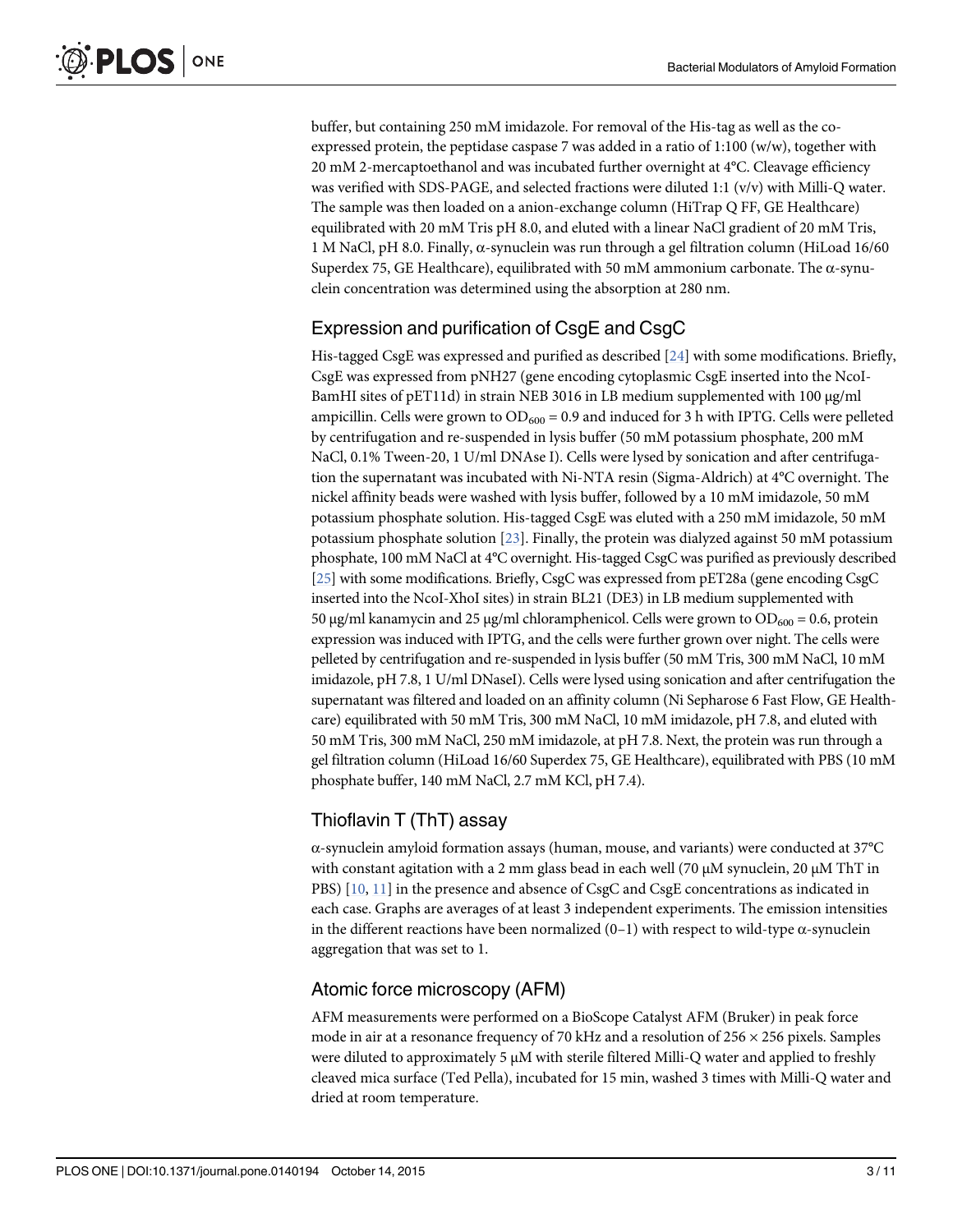#### Fluorescence microscopy

Samples from completed ThT assays were diluted 1:10 with Milli-Q water and added to a glass slide and covered with cover slip before analyzed in a Zeiss Imager Z1 (Zen software). Representative images display only the FITC channel. The same exposure times was used for all images.

#### Circular dichroism

Spectra were recorded on Jasco J-710 and J-810 spectropolarimeters at 20°C (0.1 cm quartz cuvette, 190–300 nm).

#### NMR

NMR experiments were performed with a Bruker Avance III HD 850 MHz spectrometer equipped with a z-gradient cryoprobe using protein samples containing 5%  $D_2O (v/v)$  in PBS at pH 7.4 and 10°C. The sample concentration was 70 μM for shaken/incubated α-synuclein samples, and 100 μM for non-shaken samples. All data processing was performed with NMRPipe [26] and data were analyzed in NMRView [27]. Integration and processing of diffusion data were made in TopSpin 3.2 and Microcal Origin 6.0. Translational diffusion data were obtained using pulsed field bipolar gradient stimulated echo experiments recorded at 10°C. Water suppression was achieved with pre-relaxation and WATERGATE. In total, 21 different gradient strengths were used for 6 ms, followed by a 100 ms recovery delay. The aliphatic region of α-synuclein  $(0-4.5$  ppm) was integrated based on the 1D spectra, yielding signal amplitudes for each gradient. Calibration of the gradient strengths G was performed by a standard protocol [28]. The temperature was calibrated prior to the experiments by inserting a temperature probe into the sample compartment of the spectrometer. The initial signal amplitude  $I_{(0)}$  and the diffusion coefficient D was calculated according to the Stejskal-Tanner equation [29, 30], where Δ is the diffusion delay, ɣ is the gyromagnetic ratio, and δ the gradient pulse length:

$$
I(G) = I_{(0)}^{\quad -G^2 \gamma^2 \delta^2 D\left(\Delta - \frac{\delta}{3}\right)}\tag{1}
$$

The diffusion coefficient was then converted into the hydrodynamic radius using the Stokes-Einstein equation [29], according to:

$$
R_h = \frac{k_B T}{6\pi \eta D} \tag{2}
$$

Here,  $\eta$  is the dynamic viscosity of the solvent,  $R_h$  the hydrodynamic radius,  $k_B$  is Boltzmann's constant, and T is the absolute temperature. A value of  $\eta = 1.307$  cP was used for 5%  $D_2O$  in PBS at 283.15 K  $[31]$ .

#### **Results**

Amyloid fiber formation by  $\alpha$ -synuclein can be monitored *in vitro* by Thioflavin T (ThT) fluorescence. When soluble monomeric α-synuclein is mixed with ThT and incubated at 37°C there is typically a lag phase of low fluorescence followed by a rapid increase in fluorescence indicative of amyloid fiber formation. In the lag phase, monomers assemble into smaller units that, upon reaching a critical concentration, induce rapid amyloid fiber formation and increased ThT emission [32]. When CsgE was added to α-synuclein aggregation reactions at a 1-to-10 molar ratio of CsgE to α-synuclein, the lag phase of α-synuclein amyloid formation was reduced by a factor of four ( $Fig 1A$ ). When CsgE was added at a 1-to-3 molar ration with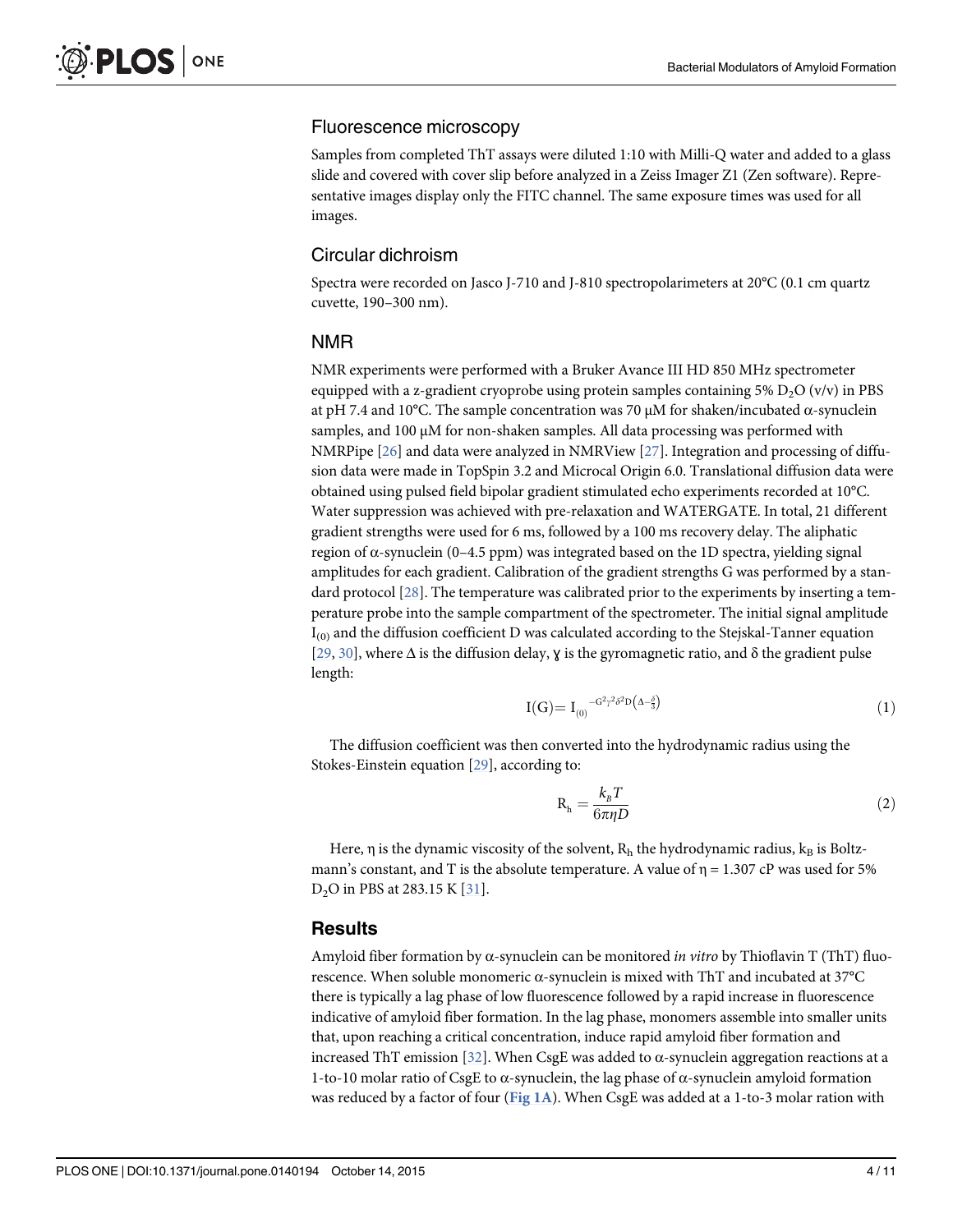

Fig 1. Aggregation of α-synuclein in the presence of CsgC and CsgE. A. ThT assay for α-synuclein aggregation with and without 1-to-10 molar ratio of CsgE:synuclein (red) or 1-to-10 molar ratio of CsgC: synuclein (blue). B. Bar graph showing the lag time for α-synuclein aggregation at 3 different ratios of CsgE and CsgC (1-to-3, 1-to-10, 1-to-100; 70 μM α-synuclein in all cases). '\*' Denotes no rise in ThT emission after 85 hrs. The error bars represent three experimental replicates. C. Fluorescence microscopy of end products of ThT assay for α-synuclein alone and for 1-to-3, 1-to-10, and 1-to-100 molar ratio of CsgE/CsgC-tosynuclein mixtures. Scale bar 100 μm. D-F. AFM images of end products after ThT experiments for αsynuclein alone (D), and in the presence of CsgE (E) and CsgC (F), as indicated. Scale bar 1 μm.

doi:10.1371/journal.pone.0140194.g001

respect to  $\alpha$ -synuclein, the lag phase of amyloid formation remained four-fold reduced. At a 1-to-100 molar ratio of CsgE to  $\alpha$ -synuclein, however, the lag phase was only modestly affected (Fig 1B). Using fluorescence microscopy, we confirmed that ThT-bound aggregates were formed when α-synuclein was incubated alone and in the presence of CsgE at 1-to-3, 1-to-10 and 1-to-100 molar ratios (Fig 1C). Atomic force microscopy (AFM) analysis revealed amyloid-like fibrils when α-synuclein was incubated alone or in the presence of CsgE (Fig 1D and 1E). As evidenced from the presence of a precipitate upon centrifugation, amyloid fibers were present in the sample already at the time point  $({\sim}18 \text{ h})$  when the ThT signal reached its maximum in the CsgE-α-synuclein sample. Taken together, CsgE appears to reduce the lag phase and accelerate the formation of  $\alpha$ -synuclein amyloids that are macroscopically similar to those formed without CsgE.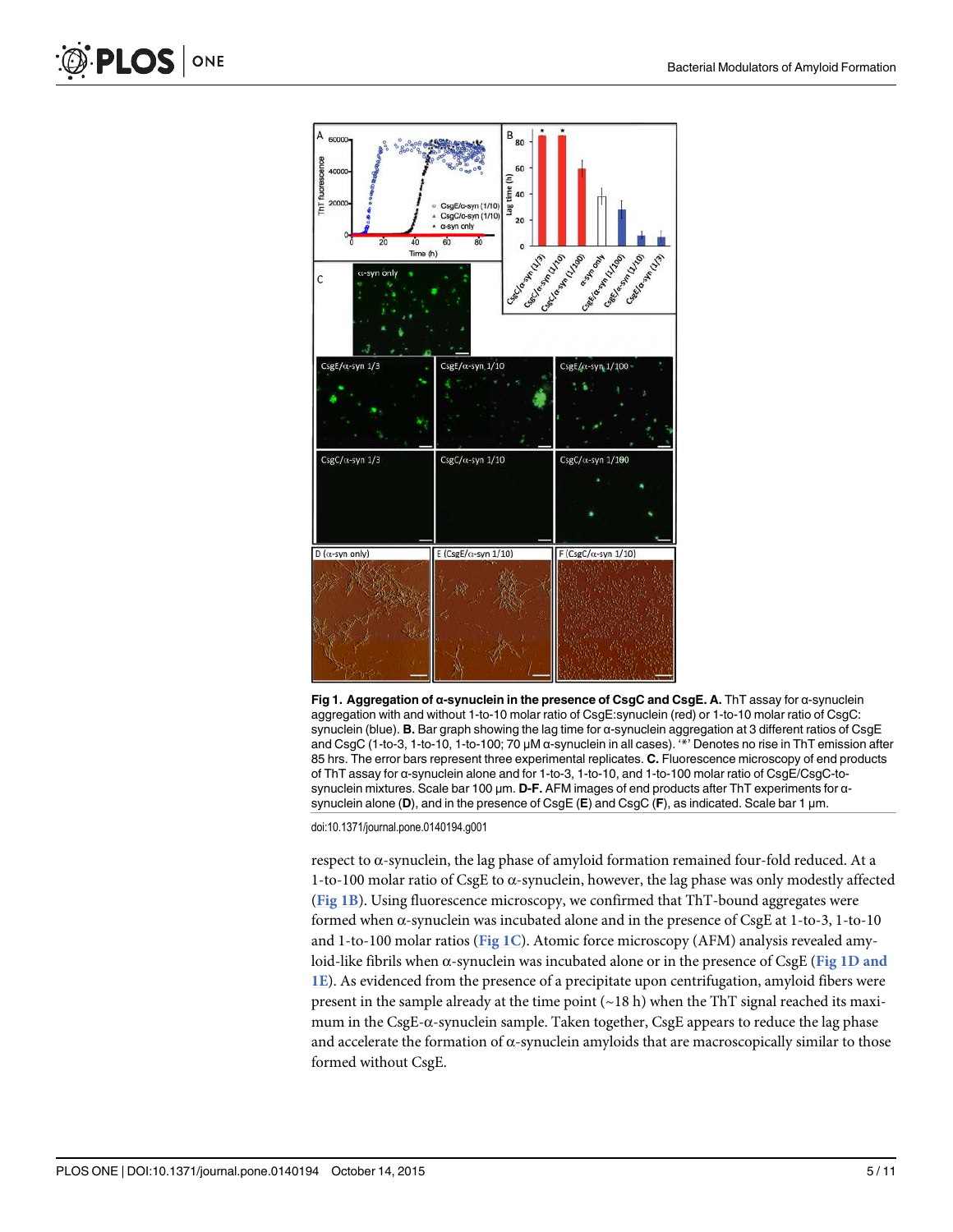

Fig 2. Solution NMR of CsgC/CsgE interactions with <sup>15</sup>N labeled α-synuclein. <sup>1</sup>H-<sup>15</sup>N HSQC spectra at 10°C for 100 μM α-synuclein alone (red data in all panels) and upon addition of a 1-to-1 molar ratio of CsgC (A, blue) and CsgE (B, blue), and for a 1-to-5 molar ratio sample of CsgC and α-synuclein that had been shaken at 37°C for 48 h (C, blue). The data shown in A and B demonstrate that blue and red signals overlap except for His50 (Insets in A and B) and these spectra did not change over the course of three days. The visible chemical shifts in C were analyzed by NMR diffusion experiments to obtain an estimate of the molecular size. D. Analysis of perturbed residues in α-synuclein in the incubated CsgC-synuclein sample, based on the  ${}^{1}$ H- ${}^{15}$ N HSQC peak intensities in **C** and reported assignments [33, 34]. Boxed residues represent chemical shifts assigned to specific residues (78 of the 140 residues were identified and used for the analysis). After shaking, 38 residues disappeared or broadened severely in the new species as judged from the peak intensities. Residues that broadened beyond detection are shown in red, and residues that lost > 90% of the original intensity are shown in yellow. Marked in bold are residues that show no apparent chemical shift change (Δω < 0.02 ppm, calculated as  $\Delta \omega = |0.2\Delta^{15}N + \Delta^{1}H|$ ).

doi:10.1371/journal.pone.0140194.g002

The effect that CsgE had on  $\alpha$ -synuclein amyloid formation was opposite to what was observed for CsgC [20]. When CsgC was added to α-synuclein in a 1-to-3 or 1-to-10 molar ratio of CsgC to α-synuclein, amyloid formation was completely inhibited for the entirety of the experiment (80 hrs) as measured by ThT fluorescence whereas at a 1-to100 molar ratio the lag time was increased by a factor of  $\sim$ 1.5 (Fig 1A and 1B). To verify that CsgC was preventing amyloid fiber formation and not simply interfering with ThT fluorescence, samples were analyzed by fluorescence and atomic force microscopy. Amyloid fibers were not observed when  $α$ synuclein was incubated at 1-to-3 or 1-to-10 molar ratios with CsgC (Fig 1C) but when the molar ratio was lowered to 1-to-100 (CsgC to  $\alpha$ -synuclein), fluorescent clusters became visible (Fig 1C). AFM revealed the presence of spherical oligomers when  $\alpha$ -synuclein was incubated at a 1-to-10 molar ratio of CsgC to α-synuclein (Fig 1F). Since pre-fibrillar oligomers do not promote increased ThT emission [32], the AFM observation is in agreement with the ThT results for the CsgC-α-synculein mixtures.

To identify the nature of the interactions between  $CsgC/CsgE$  and  $\alpha$ -synuclein we turned to nuclear magnetic resonance (NMR). When CsgC or CsgE (unlabeled) were mixed (without shaking) with <sup>15</sup>N-labeled  $\alpha$ -synuclein,  $\alpha$ -synuclein remained monomeric and unfolded for at least three days (Fig 2A and 2B). In the presence of CsgC or CsgE, a single chemical shift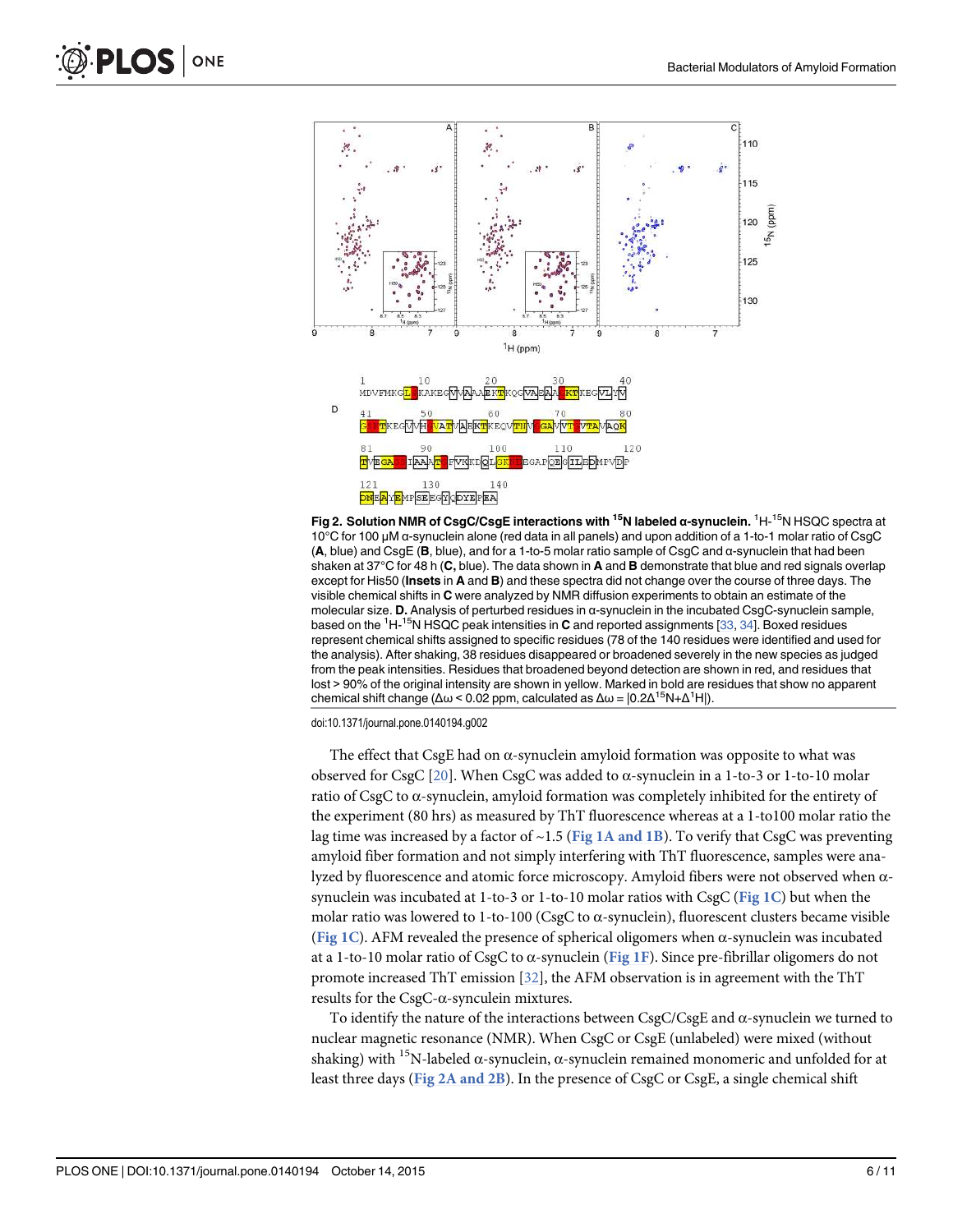change was observed in the  $\alpha$ -synuclein spectrum, corresponding to His50 (Insets, Fig 2A and 2B). To assess potential pH effects on the histidine upon chaperone addition, we determined that the pH values between the samples differed by up to 0.06 pH units. Although small, this difference may have caused the small observed perturbations of His50. The overall lack of chemical shift changes upon the addition of bacterial proteins indicated that CsgC and CsgE did not stably interact with  $\alpha$ -synuclein monomers. In accord with the NMR data, we could not detect an enthalpic binding event between either CsgE or CsgC and α-synuclein monomers using isothermal titration calorimetry (ITC) at  $20^{\circ}$ C (data not shown).  $^{1}$ H-<sup>15</sup>N HSQC experiments and calorimetric titrations could not be performed at 37°C due to poor spectral quality (2D NMR) and increased background heats (ITC).

We also used NMR to characterize the biophysical state of <sup>15</sup>N-labeled  $\alpha$ -synuclein in the presence of CsgC after agitation at 37°C for 48 hours. When a sample with CsgC and α-synuclein had been shaken on the plate reader (ThT data for NMR sample; S1 Fig), the  ${}^{1}H-{}^{15}N$ HSQC spectrum of  $\alpha$ -synuclein was affected relative to  $\alpha$ -synuclein alone. The spectrum after incubation with CsgC exhibited severe line broadening of many  $\alpha$ -synuclein peaks and many had fully disappeared (Fig 2C). The affected residues were distributed throughout the α-synuclein polypeptide but most were concentrated to the core segment (Fig 2C). Out of 78 identified peaks in  $\alpha$ -synuclein, 38 disappeared or were reduced to 10% of the original intensity in the incubated sample. 32 of the 38 disappearing peaks corresponded to residues within the 30–104 region of α-synuclein. The observed chemical shift changes are displayed on the  $α$ synuclein primary sequence in Fig 2D. Taken together, the NMR data demonstrated that a new species was formed that was large enough in size to cause peaks to disappear in the  ${}^{1}H-{}^{15}N$ HSQC spectrum (slow tumbling) and only its unordered parts (that tumble faster in solution and can be detected by NMR) were visible in the spectrum.

The diffusion constant and hydrodynamic radius for the  $\alpha$ -synuclein species formed upon shaking with CsgC was determined from integration of  $\alpha$ -synuclein signals in the methyl region in the 1D spectra. The estimated hydrodynamic radius, ~4 nm, corresponded to an ensemble of  $\alpha$ -synuclein species larger than the monomer (S2 Fig) as the monomer hydrodynamic radius at the same condition was previously reported to be  $\sim$  2.8 nm [10]. Thus, consistent with the AFM data (Fig 1E), CsgC is directing  $\alpha$ -synuclein into an ogliomeric state that does not appear to be on pathway to amyloid fiber formation.

By comparing 1D spectra of CsgC alone and the CsgC and  $\alpha$ -synuclein mixture shaken at 37°C, it was evident from the similarity in line-shape of isolated CsgC peaks that CsgC remained free in solution in the mixture (data not shown). Thus, the NMR data indicated that transient CsgC interactions promoted the formation of inert α-synuclein oligomers under fibril forming conditions and CsgC itself was not incorporated into these oligomers. Based on far-UV CD data, the CsgC-induced  $\alpha$ -synuclein oligomers (that appeared spherical according to AFM) had random coil secondary structure (Fig 3).

#### **Discussion**

Because assembly and amyloid formation of α-synuclein play key roles in Parkinson's disease, there has been a concerted effort to find small-molecule effector molecules that redirect αsynuclein to less toxic molecular species  $[7, 8, 10, 11]$ . The general heat shock chaperones Hsp70 and Hsp90 can prevent α-synuclein amyloid formation *in vitro* [35], suggesting that triggering of cellular responses to protein misfolding may be a way to temper disease progression. There are also multiple 'functional' amyloid assembly systems, and some of these feature chaperone-like proteins that help control amyloid formation so that it takes place at the correct time and place  $[12, 13]$ . The bacterial amyloid called curli has at least two chaperone-like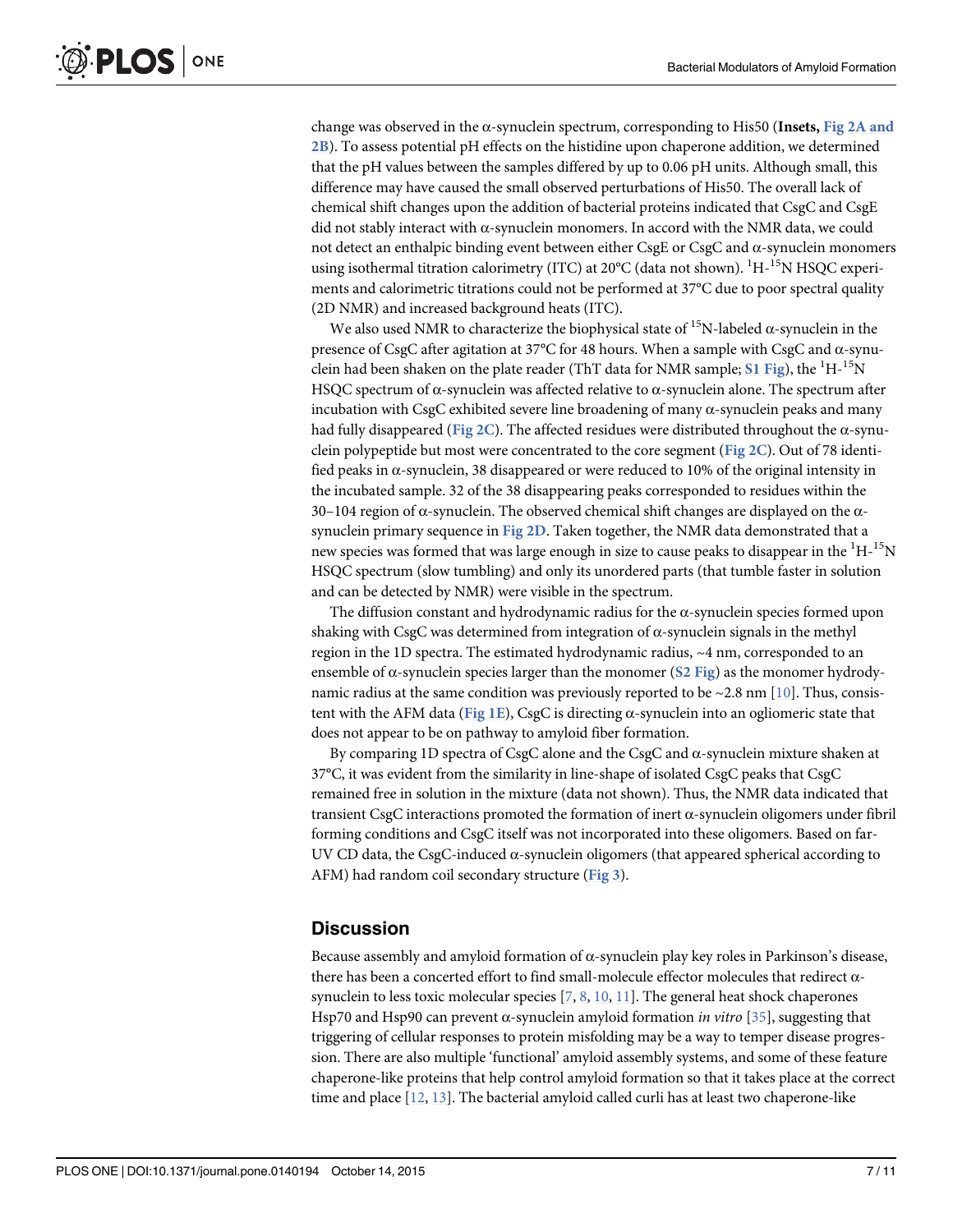

Fig 3. Secondary structure of CsgC-induced oligomers. Far-UV CD spectra for 70 μM monomeric αsynuclein alone, and after shaking at 37°C for 48 h with and without 14 μM CsgC. The contribution from CsgC to the CD signal has been subtracted (CsgC shaken alone for 48 h did not result in any change of CD signal, data not shown). Whereas monomeric α-synuclein has random-coil like secondary structure, α-synuclein adopts β-sheet structure after incubation as a result of amyloid fiber formation. In the presence of CsgC, αsynuclein remains random-coil also after 48 h of shaking at 37°C.

doi:10.1371/journal.pone.0140194.g003

proteins that discourage the aggregation of the major amyloid forming protein, CsgA, thus preventing aggregation and fiber formation in the periplasm [20, 24]. Since amyloids have a common cross-β structure, we hypothesized that these bacterial chaperones might also modulate human α-synuclein aggregation, as we had previously discovered that certain small molecule peptidomimetics cross-reacted with CsgA and α-synuclein  $[10, 11, 21]$ . The possibility of a small molecule or protein acting as both an accelerator and inhibitor depending on the amyloidogenic target protein emphasizes the importance of cross-reactivity tests when developing new amyloid effectors.

The bacterial chaperone-like proteins CsgC and CsgE inhibit amyloid formation by the curli protein CsgA and CsgC inhibits α-synuclein amyloid formation  $[20, 21, 24]$ . Here, we show that in contrast to CsgC, CsgE accelerates α-synuclein amyloid formation in vitro (Fig 1). Although the fact that CsgE inhibits CsgA amyloids but accelerates  $\alpha$ -synuclein amyloid formation seems contradictory, we observed the exact same trend with a 2-pyridone called FN075, which inhibits CsgA [36], but accelerates  $\alpha$ -synuclein [10] amyloid formation.

We found that both CsgE and CsgC mediate their modulation of α-synuclein amyloid formation using transient interactions since there is no change in the  ${}^{1}H-{}^{15}N$  HSQC NMR spectrum for  $\alpha$ -synuclein upon their addition (Fig 2A and 2B). That the CsgE and CsgC interactions are found to be transient provide an explanation for the ability of both bacterial chaperones to affect  $\alpha$ -synuclein amyloid formation at sub-stoichiometric concentrations (Fig 1B). At aggregation-promoting conditions, the CgsC interactions with  $\alpha$ -synuclein resulted in random-coil structured α-synuclein oligomers (Fig 2C, Fig 3) that did not proceed to amyloid fibers (Fig 1F). Based on chemical shift analysis, these oligomers appeared to have floppy  $C$ and N-termini (Fig 2D).

Our data suggest that transient interactions between bacterial chaperones and α-synuclein can result in opposite effects on  $\alpha$ -synuclein amyloid formation. This may be rationalized by considering that intra-protein interactions between the amyloidogenic NAC and C-terminal domains of α-synuclein are thought to normally temper amyloid formation [37]. If CsgE transiently interacts such that it facilitates the release of default interactions between the C-terminal and NAC domains, and thereby the NAC exposure increases, this may promote amyloid formation. Alternatively, because CsgE appears to be an oligomer [23], it may interact with several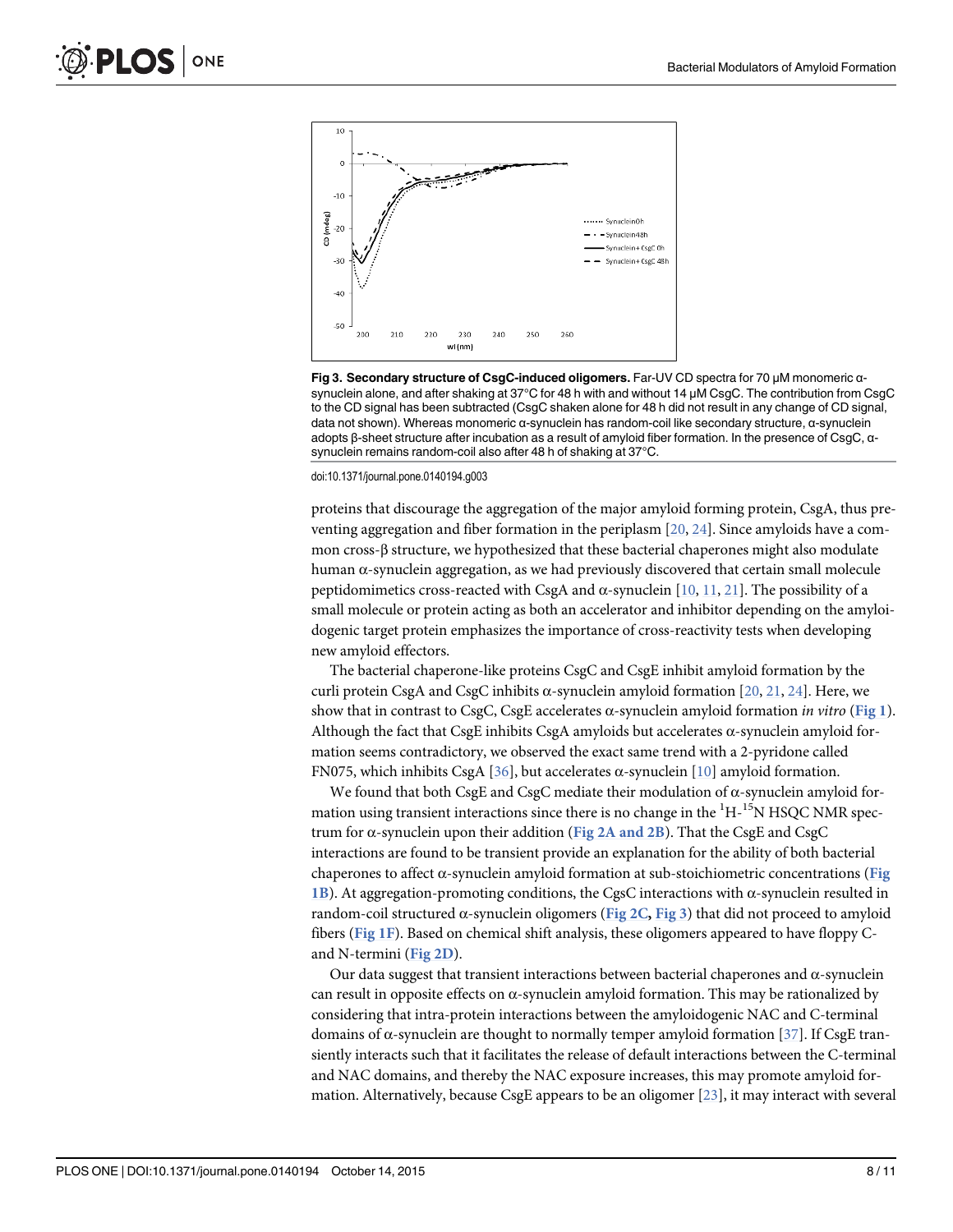$\alpha$ -synuclein polypeptides simultaneously, acting as a collecting point promoting aggregationprone interactions. When α-synuclein was mutated in the 98–105 amino acid region, the resulting  $\alpha$ -synuclein variants formed amyloids much faster than wild-type  $\alpha$ -synuclein, and CsgE was not able to accelerate the reaction anymore (S3 Fig). This implies that either the mutated region is a direct interaction site or the introduced mutations reduce the same kinetic barrier as the presence of CgsE does. For the inhibitor CsgC, instead, transient interactions may facilitate additional intra-protein contacts shielding the NAC domain, thereby blocking amyloid formation. Mechanistic studies with sensitive probes able to catch transient interactions and conformational changes in the  $\alpha$ -synuclein polypeptide will be required to resolve these issues in the future.

In conclusion, we discovered that CsgE and CsgC transiently interact with α-synuclein, which results in acceleration (CsgE) or inhibition (CsgC) of amyloid formation. In the case of CsgC inhibition of CsgA amyloid formation, it was suggested that CsgC acts transiently on small preamyloid assemblies of CsgA blocking them from crossing the barrier towards amyloid fibers [20]. This mechanistic concept is similar to what we propose here for CsgE and CsgC interactions with  $\alpha$ -synuclein. In analogy to our CsgC results, non-canonical (*i.e.*, transient) interactions with  $\alpha$ -synuclein monomers have been reported for DnaK that resulted in amyloid inhibition [38] and the anti-aggregation activity by antibodies on  $\alpha$ -synuclein was reported to take place via a pseudo-catalytic mechanism [39]. In similarity to the CsgE results, FKBP12 was suggested to enhance α-synuclein aggregation via a catalytic mechanism involving transient interactions [40]. Moreover, two different variants of β2-microglobulin were reported to interact via similar surfaces but resulting in either inhibition or promotion of fibril formation [41]. We propose that weak transient interactions that in a catalytic fashion shift the conformational ensembles of amyloidogenic polypeptides represent an efficient amyloid modulator mechanism.

Humans harbor a vast ensemble of microbes in the gut  $[42]$  and both due to excretion and lysis of bacterial cells there will be bacterial proteins in the circulation system. Parkinson's disease has been proposed to spread via the peripheral nervous system from the gut [43, 44] and one may speculate that direct interactions with bacterial proteins may influence disease progression in vivo. Certainly, more work is needed to appreciate how the microbiome affects the trajectories of neurological diseases.

## Supporting Information

S1 Fig. ThT aggregation data for the sample used in the NMR experiment in Fig 2C. The original CsgC-synuclein sample was divided into two aliquots and put on the plate reader. For one of the samples ThT was added to detect aggregation; the other was incubated without ThT to be used for NMR. Since <sup>15</sup>N-labeled  $\alpha$ -synuclein aggregated rather slow in this experiment, the NMR sample was used after 70 h of incubation. As a control, CsgE was included in this experiment to demonstrate that  $^{15}N$ -labeling of  $\alpha$ -synuclein did not perturb the ability of CsgE to shorten the lag time of amyloid aggregation. (TIF)

S2 Fig. Integrated 1D data for analysis of CsgC-induced α-synuclein oligomers. The figure shows the bi-exponential fit of DOSY data for CsgC-synuclein (1-to-5 molar ratio) that was shaken at 37°C for 48 h (NMR data shown in Fig  $2C$ ). The data corresponds to a sphere with a  $R_H$  of 4.0 nm.

(TIF)

S3 Fig. Amyloid formation of fast-aggregating α-synuclein variants in the presence of CsgE. ThT assay for  $\alpha$ -synuclein variants 6Ala (A) and random (B) with 1-to-5 molar ratio of CsgE to α-synuclein (red) and without CsgE (black). In the 6Ala variant, D98, Q99, G101,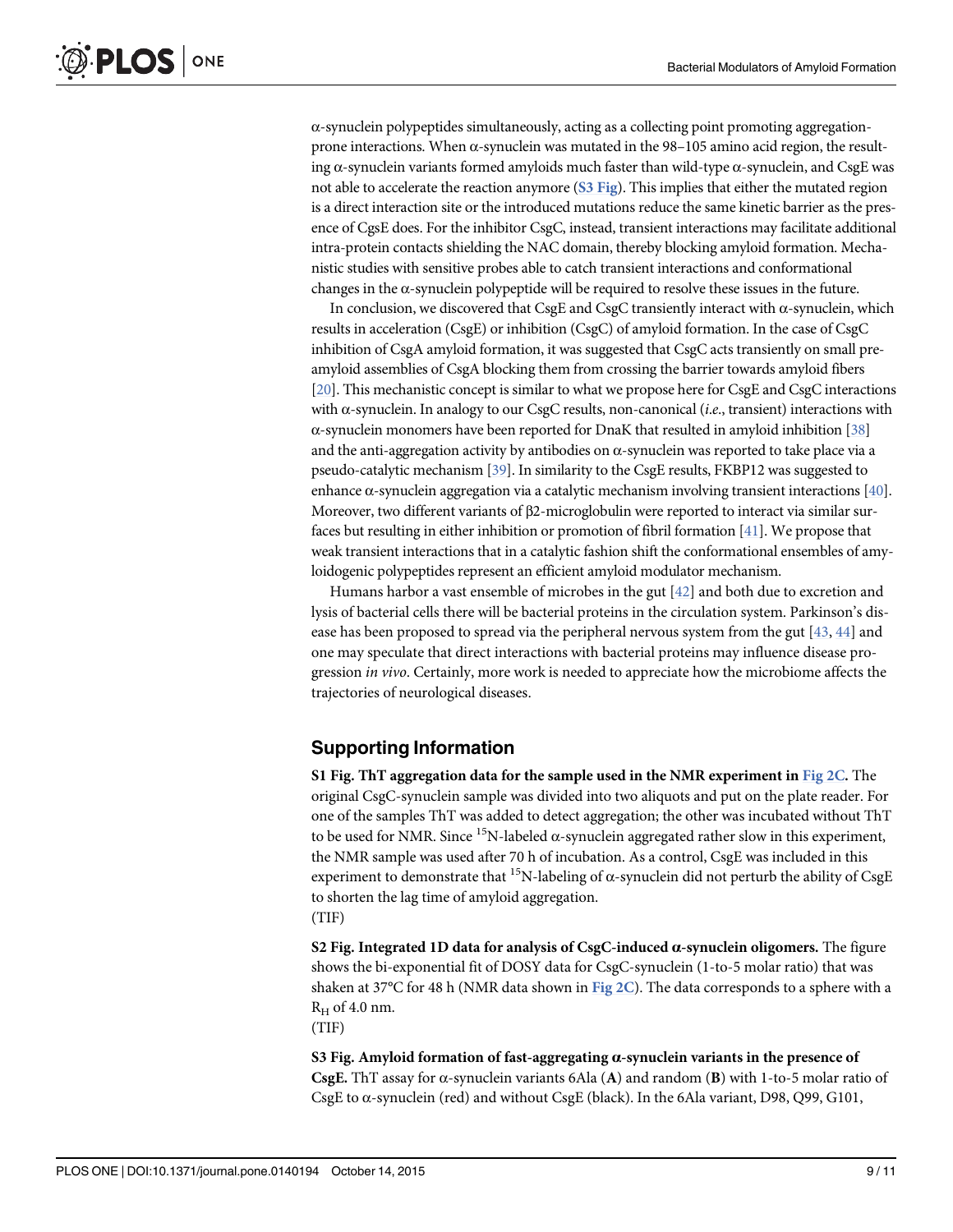K102, N103 and E105 are exchanged for Ala in the  $_{98}$ DQLGKNEE<sub>105</sub> stretch of the  $\alpha$ -synuclein sequence. In the random variant, the whole motif is exchanged for SQGAYGNTA (lacking charges, originally selected from a motif in CsgB).

(TIF)

#### Author Contributions

Conceived and designed the experiments: PWS MRC FA. Performed the experiments: EC EA NJ MLE AG JÅ. Analyzed the data: EC EA NJ JÅ. Contributed reagents/materials/analysis tools: EC EA NJ MLE JÅ. Wrote the paper: EC EA NJ JÅ MRC FA PWS.

#### References

- 1. Fink A.L., The aggregation and fibrillation of alpha-synuclein. Acc Chem Res, 2006. 39(9): p. 628–34. PMID: 16981679
- 2. Kayed R., et al., Common structure of soluble amyloid oligomers implies common mechanism of pathogenesis. Science, 2003. 300(5618): p. 486-9. PMID: 12702875
- 3. Winner B., et al., In vivo demonstration that alpha-synuclein oligomers are toxic. Proc Natl Acad Sci U S A. 108(10): p. 4194–9. doi: 10.1073/pnas.1100976108 PMID: 21325059
- 4. Eliezer D., et al., Conformational properties of alpha-synuclein in its free and lipid-associated states. J Mol Biol, 2001. 307(4): p. 1061–73. PMID: 11286556
- 5. Hoyer W., et al., Impact of the acidic C-terminal region comprising amino acids 109–140 on alpha-synuclein aggregation in vitro. Biochemistry, 2004. 43(51): p. 16233-42. PMID: 15610017
- 6. Galvin J.E., et al., Pathobiology of the Lewy body. Adv Neurol, 1999. 80: p. 313–24. PMID: 10410736
- 7. Braga C.A., et al., The Anti-Parkinsonian Drug Selegiline Delays the Nucleation Phase of α-Synuclein Aggregation Leading to the Formation of Nontoxic Species. J Mol Biol, 2011. 405(1): p. 254–273. doi: 10.1016/j.jmb.2010.10.027 PMID: 21050861
- 8. Hong D.-P., Fink A.L., and Uversky V.N., Structural Characteristics of α-Synuclein Oligomers Stabilized by the Flavonoid Baicalein. J Mol Biol, 2008. 383(1): p. 214–223. doi: 10.1016/j.jmb.2008.08.039 PMID: 18775438
- 9. Li J., et al., Rifampicin Inhibits α-Synuclein Fibrillation and Disaggregates Fibrils. Chemistry & biology, 2004. 11(11): p. 1513–1521. PMID: 15556002
- 10. Horvath I., et al., Mechanisms of Protein Oligomerization: Inhibitor of Functional Amyloids Templates α-Synuclein Fibrillation. Journal of the American Chemical Society, 2012. 134(7): p. 3439–3444. doi: 10. 1021/ja209829m PMID: 22260746
- 11. Horvath I., et al., Modulation of alpha-synuclein fibrillization by ring-fused 2-pyridones: templation and inhibition involve oligomers with different structure. Arch Biochem Biophys, 2013. 532(2): p. 84–90. doi: 10.1016/j.abb.2013.01.012 PMID: 23399432
- 12. Evans M.L. and Chapman M.R., Curli biogenesis: order out of disorder. Biochim Biophys Acta, 2014. 1843(8): p. 1551–8. doi: 10.1016/j.bbamcr.2013.09.010 PMID: 24080089
- 13. Larsen P., et al., Amyloid adhesins are abundant in natural biofilms. Environ Microbiol, 2007. 9(12): p. 3077–90. PMID: 17991035
- 14. Chapman M.R., et al., Role of Escherichia coli curli operons in directing amyloid fiber formation. Science, 2002. 295(5556): p. 851–5. PMID: 11823641
- 15. DePas W.H., et al., Iron induces bimodal population development by Escherichia coli. Proc Natl Acad Sci U S A, 2013. 110(7): p. 2629–34. doi: 10.1073/pnas.1218703110 PMID: 23359678
- 16. Hammer N.D., Schmidt J.C., and Chapman M.R., The curli nucleator protein, CsgB, contains an amyloidogenic domain that directs CsgA polymerization. Proc Natl Acad Sci U S A, 2007. 104(30): p. 12494– 9. PMID: 17636121
- 17. Hammer N.D., et al., The C-terminal repeating units of CsgB direct bacterial functional amyloid nucleation. J Mol Biol, 2012. 422(3): p. 376–89. doi: 10.1016/j.jmb.2012.05.043 PMID: 22684146
- 18. Wang X., et al., In vitro polymerization of a functional Escherichia coli amyloid protein. J Biol Chem, 2007. 282(6): p. 3713–9. PMID: 17164238
- 19. Dueholm M.S., et al., Fibrillation of the Major Curli Subunit CsgA under a Wide Range of Conditions Implies a Robust Design of Aggregation. Biochemistry, 2011. 50(39): p. 8281–90. doi: 10.1021/ bi200967c PMID: 21877724